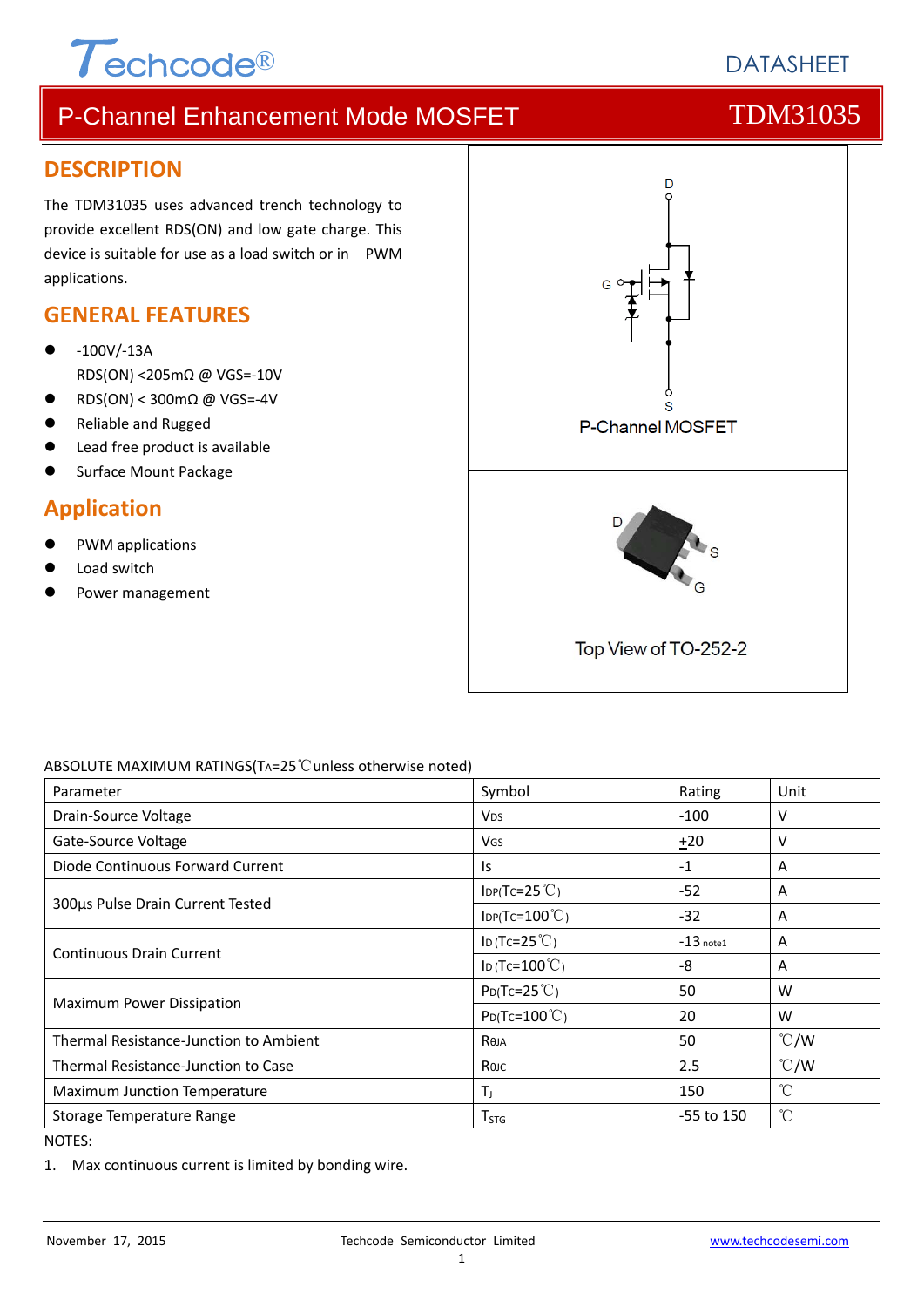

# P-Channel Enhancement Mode MOSFET TOM31035

# **ELECTRICAL CHARACTERISTICS (TA=25**℃**unless otherwise noted)**

| Parameter                                 | Symbol                  | <b>Test Conditions</b>                       | Min                      | Typ                      | Max                      | Unit           |  |  |
|-------------------------------------------|-------------------------|----------------------------------------------|--------------------------|--------------------------|--------------------------|----------------|--|--|
| <b>STATIC CHARACTERISTICS</b>             |                         |                                              |                          |                          |                          |                |  |  |
| Drain-Source Breakdown Voltage            | <b>BV<sub>DSS</sub></b> | VGS=0V ID=-250µA                             | $-100$                   | $\overline{a}$           | $\mathbf{r}$             | $\vee$         |  |  |
| Zero Gate Voltage Drain Current           | <b>IDSS</b>             | VDS=-80V,VGS=0V                              |                          |                          | $-1$                     | $\mu$ A        |  |  |
| Gate-Body Leakage Current                 | <b>I</b> GSS            | VGS=±16V,VDS=0V                              | $\overline{a}$           | $\overline{a}$           | ±10                      | $\mu$ A        |  |  |
| <b>ON CHARACTERISTICS (Note 2)</b>        |                         |                                              |                          |                          |                          |                |  |  |
| <b>Gate Threshold Voltage</b>             | VGS(th)                 | V <sub>DS</sub> =VGS, I <sub>D</sub> =-250µA | $-1$                     | $\overline{\phantom{a}}$ | $-3$                     | $\vee$         |  |  |
| Drain-Source On-State Resistance          | R <sub>DS</sub> (ON)    | VGS=-10V, IDS=-7.8A                          | ÷,                       | $\blacksquare$           | 205                      | m <sub>O</sub> |  |  |
|                                           |                         | VGS=-4V, IDS=-6A                             | $\overline{a}$           | $\overline{\phantom{0}}$ | 300                      | $m\Omega$      |  |  |
| <b>DYNAMIC CHARACTERISTICS (Note3)</b>    |                         |                                              |                          |                          |                          |                |  |  |
| Input Capacitance                         | Ciss                    | VDS=-30V, VGS=0V, F=1.0MHz                   | $\overline{a}$           | 1050                     | $\mathbb{L}$             | PF             |  |  |
| <b>Output Capacitance</b>                 | Coss                    |                                              | $\overline{a}$           | 70                       | $\blacksquare$           | PF             |  |  |
| Reverse Transfer Capacitance              | Crss                    |                                              |                          | 40                       | $\overline{\phantom{a}}$ | PF             |  |  |
| <b>SWITCHING CHARACTERISTICS (Note 3)</b> |                         |                                              |                          |                          |                          |                |  |  |
| Turn-on Delay Time                        | $td($ on $)$            | VDD=-30V, RL=30 Ω, VGEN=-10V,                | $\overline{\phantom{a}}$ | 11                       | 21                       | nS             |  |  |
| Turn-on Rise Time                         | tr                      | $RG=6$ $\Omega$ lps=-1A                      | L.                       | 10                       | 19                       | nS             |  |  |
| Turn-Off Delay Time                       | td(off)                 |                                              | $\blacksquare$           | 55                       | 100                      | nS             |  |  |
| <b>Turn-Off Fall Time</b>                 | tf                      |                                              |                          | 30                       | 55                       | nS             |  |  |
| <b>Total Gate Charge</b>                  | Qg                      | VDS=-50V, IDS=-7.8A, VGS=-10V                | $\overline{a}$           | 20.9                     | 38                       | nC             |  |  |
| Gate-Source Charge                        | Qgs                     |                                              | $\overline{a}$           | 4.2                      | $\overline{a}$           | <sub>nC</sub>  |  |  |
| Gate-Drain Charge                         | Qgd                     |                                              | $\overline{a}$           | 5.2                      | $\overline{a}$           | nC             |  |  |
| Body Diode Reverse Recovery Time          | Trr                     | lps=-7.8A, dl/dt=100A/µs                     | $\overline{a}$           | 34                       | $\overline{a}$           | nS             |  |  |
| Body Diode Reverse Recovery Charge        | $Q_{rr}$                |                                              | $\overline{a}$           | 59                       | $\frac{1}{2}$            | nC             |  |  |
| DRAIN-SOURCE DIODE CHARACTERISTICS        |                         |                                              |                          |                          |                          |                |  |  |
| Diode Forward Voltage (Note 2)            | <b>V<sub>SD</sub></b>   | VGS=0V, ISD=-1A                              | $\overline{a}$           | $-0.75$                  | $-1.1$                   | $\vee$         |  |  |

NOTES:

2. Pulse Test: Pulse Width  $\leq 300$ μs, Duty Cycle  $\leq 2\%$ .

3. Guaranteed by design, not subject to production testing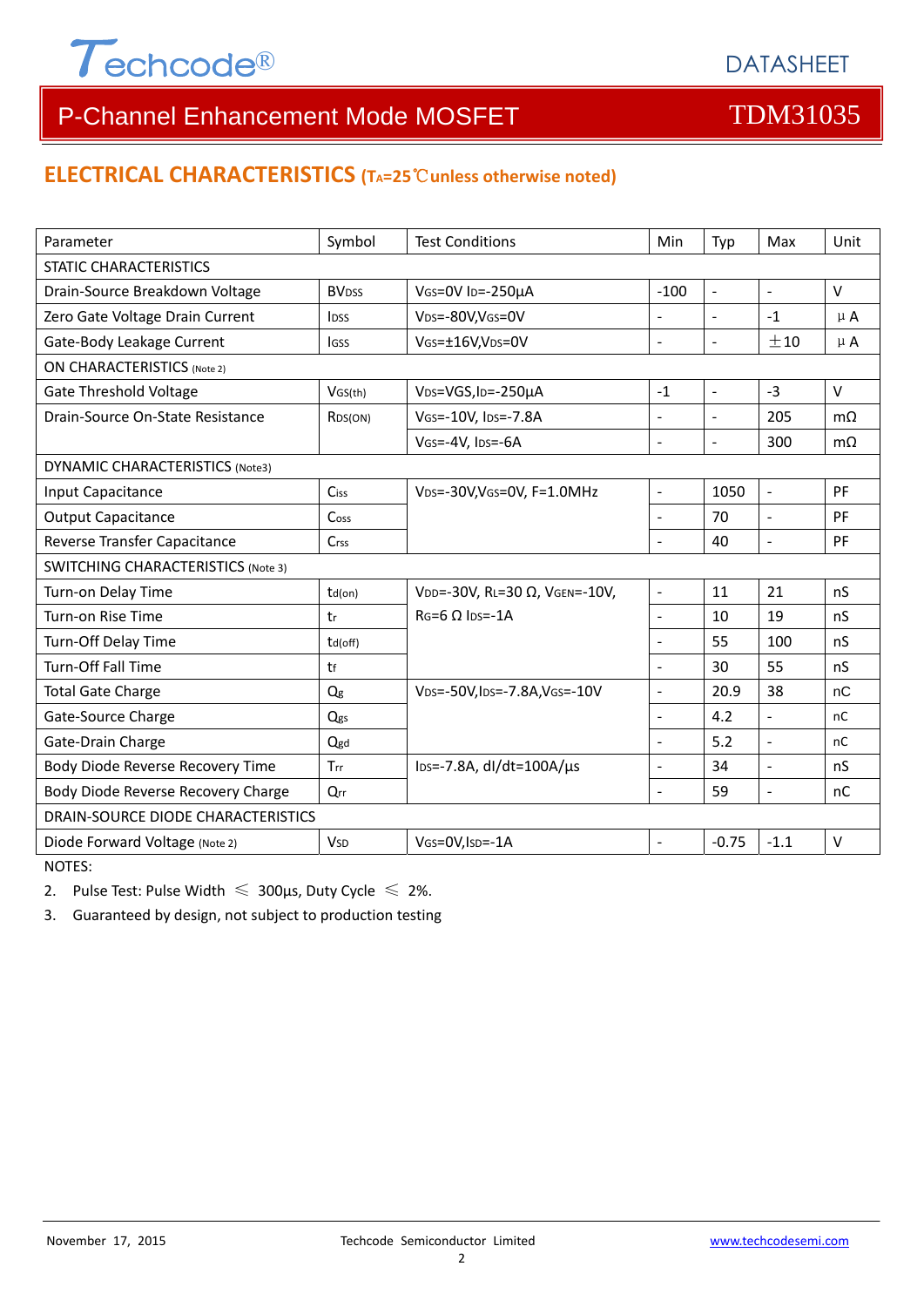

## P-Channel Enhancement Mode MOSFET TDM31035

## **Typical Operating Characteristics**





### **Thermal Transient Impedance**

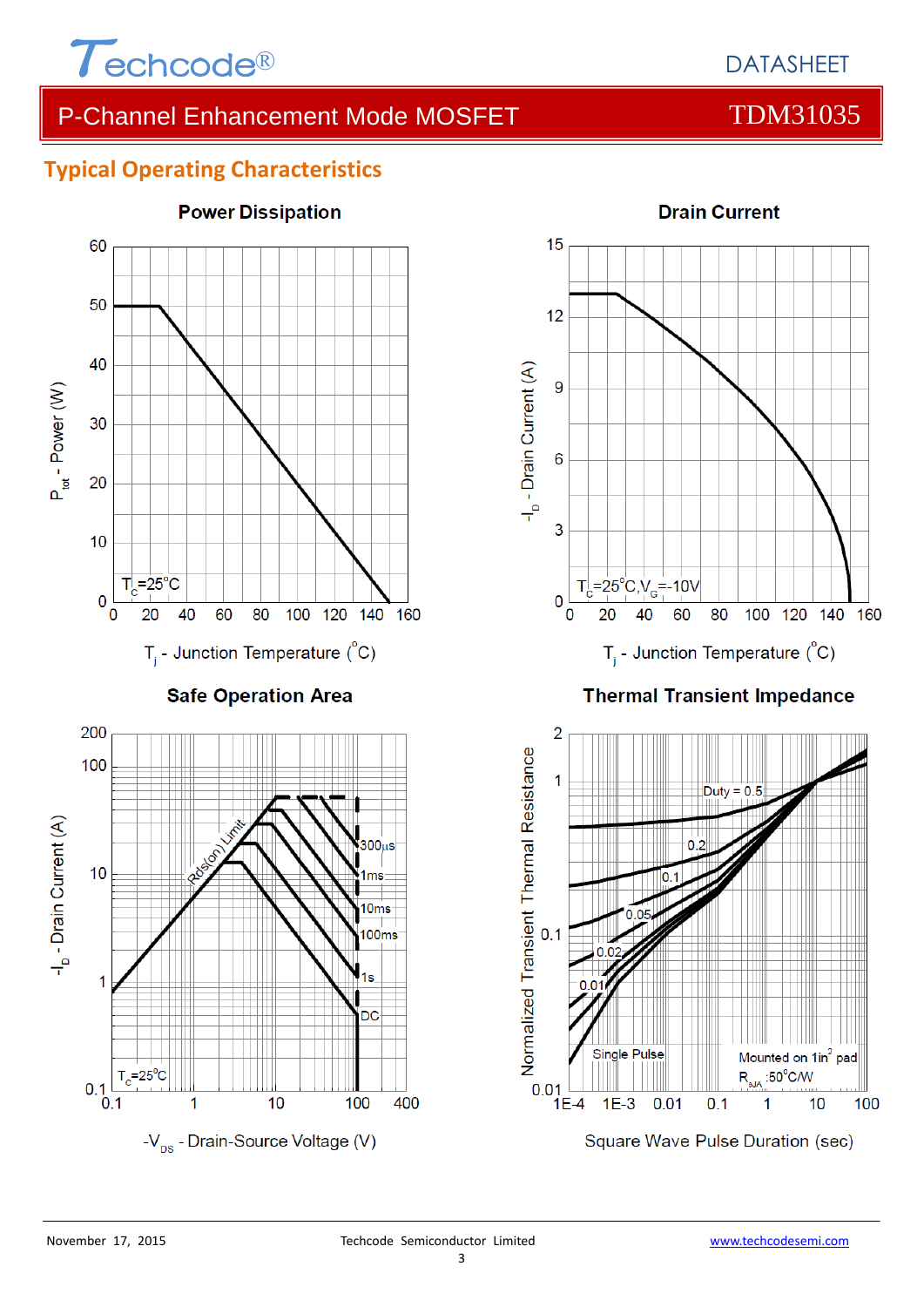

## DATASHEET

## P-Channel Enhancement Mode MOSFET TDM31035

## **Typical Operating Characteristics(Cont.)**



5

6

-V<sub>GS</sub>-Gate-Source Voltage (V)

 $\overline{7}$ 

8

9

 $10$ 

### **Output Characteristics**

**Drain-Source On Resistance** 





### **Gate Threshold Voltage**



3

 $\overline{4}$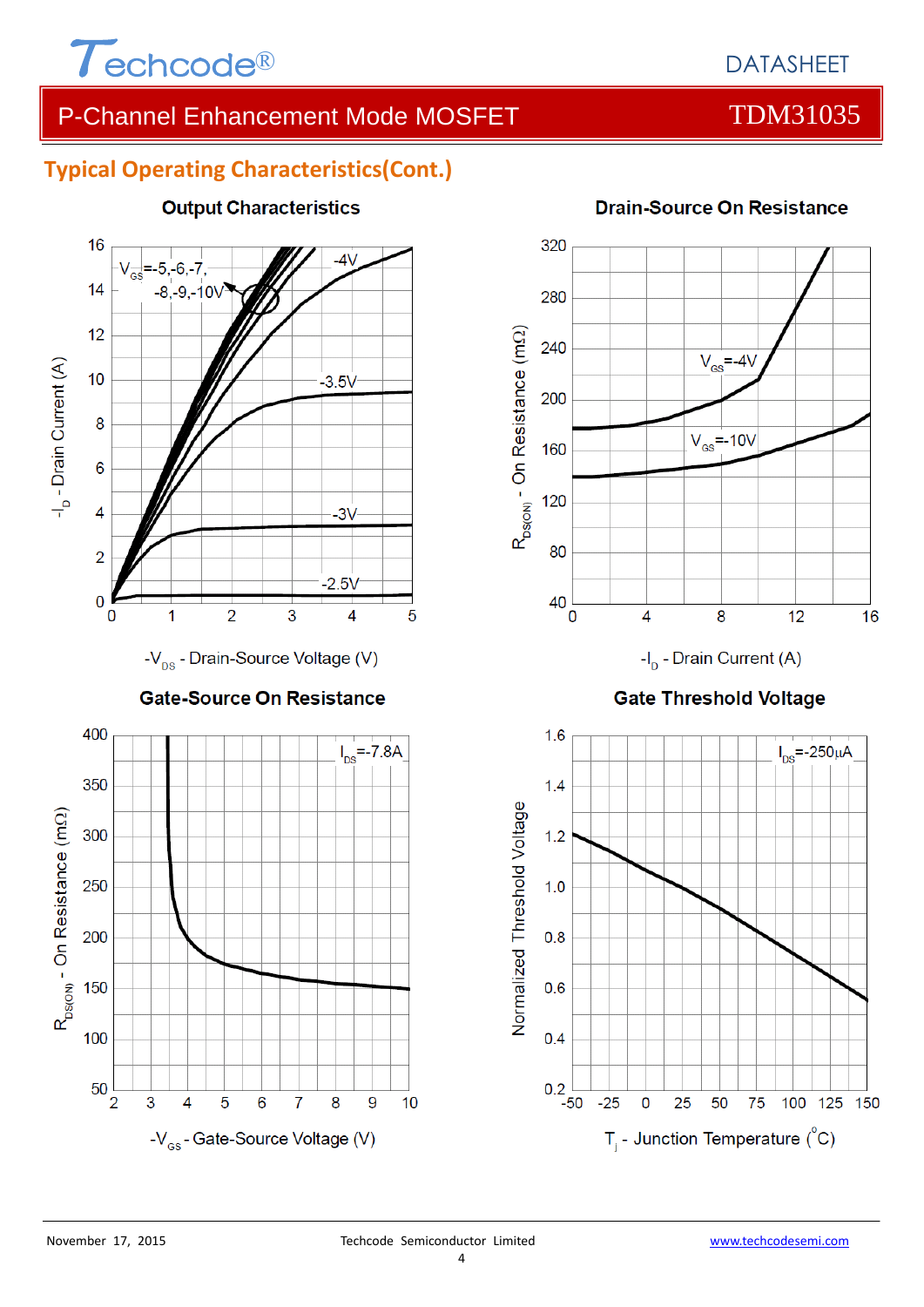

# P-Channel Enhancement Mode MOSFET TOM31035

## **Typical Operating Characteristics (Cont.)**



### **Drain-Source On Resistance**



Q<sub>c</sub>-Gate Charge (nC)

### **Source-Drain Diode Forward**

18

 $21$ 

0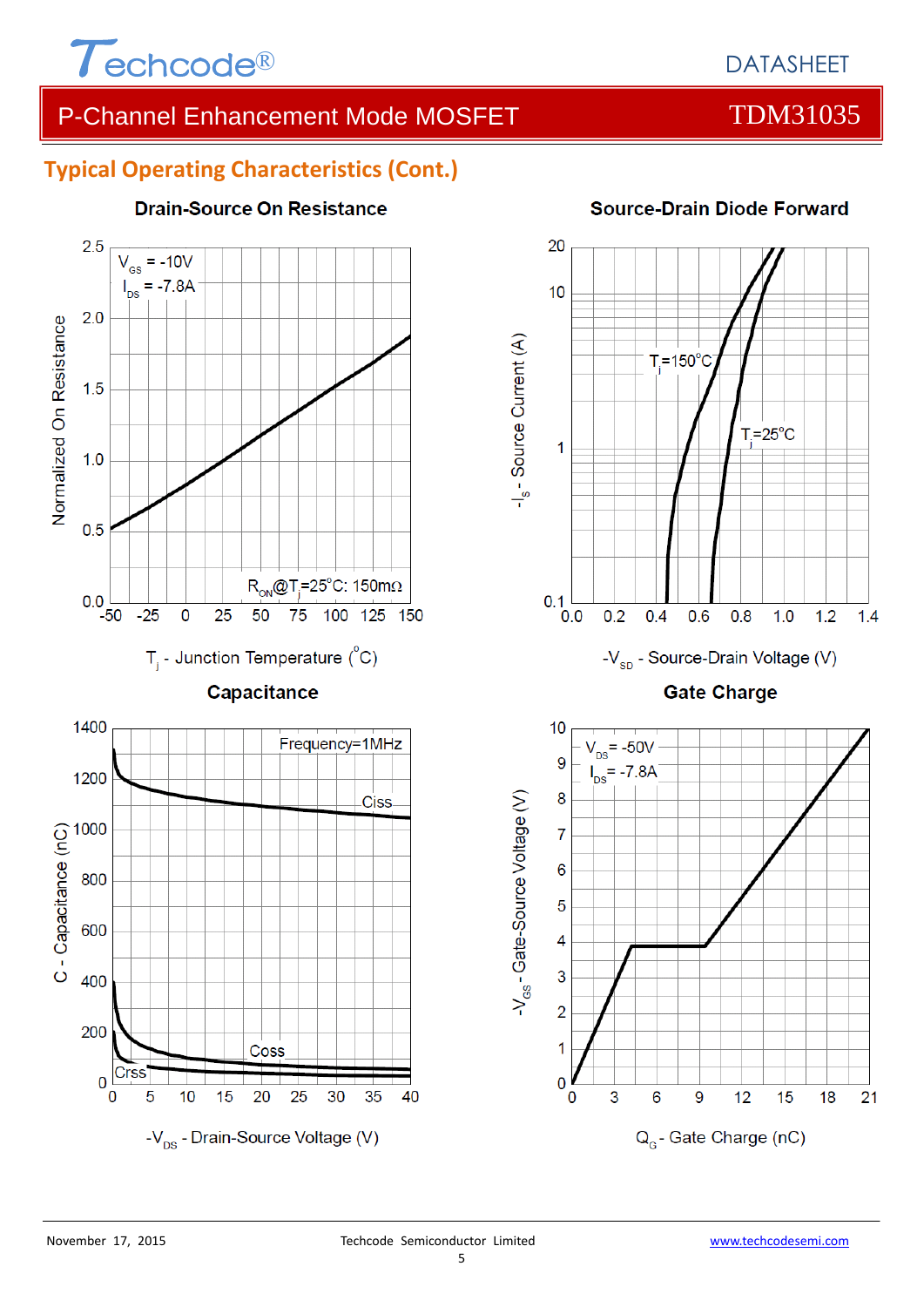

**Package Information**

TO-252-2 Package

# P-Channel Enhancement Mode MOSFET TOM31035

 $\Delta$ 

 $c<sub>2</sub>$ 

 $\mathbf{I}$ 

**SEE VIEW A** 

L

VIEW A

GAUGE PLANE  $\frac{1}{4}$ 

E

 $b3$ 

 $\theta$ 

 $\mathbf{C}$ 

 $\Box$ 

 $\overline{4}$ 

 $L4$ 

 $\theta$ 

t,

 $\mathbf{0}^{\circ}$ 

L,

 $\mathbf{0}^{\circ}$ 

0.040

 $8^\circ$ 

|                |                    |       |               | 0.25      |  |  |
|----------------|--------------------|-------|---------------|-----------|--|--|
|                | TO-252-2           |       |               |           |  |  |
| າສ⊿າ           | <b>MILLIMETERS</b> |       | <b>INCHES</b> |           |  |  |
|                | MIN.               | MAX.  | MIN.          | MAX.      |  |  |
| A              | 2.18               | 2.39  | 0.086         | 0.094     |  |  |
| A <sub>1</sub> |                    | 0.13  |               | 0.005     |  |  |
| b              | 0.50               | 0.89  | 0.020         | 0.035     |  |  |
| b3             | 4.95               | 5.46  | 0.195         | 0.215     |  |  |
| c              | 0.46               | 0.61  | 0.018         | 0.024     |  |  |
| c2             | 0.46               | 0.89  | 0.018         | 0.035     |  |  |
| D              | 5.33               | 6.22  | 0.210         | 0.245     |  |  |
| D <sub>1</sub> | 4.57               | 6.00  | 0.180         | 0.236     |  |  |
| Е              | 6.35               | 6.73  | 0.250         | 0.265     |  |  |
| E <sub>1</sub> | 3.81               | 6.00  | 0.150         | 0.236     |  |  |
| е              | 2.29 BSC           |       |               | 0.090 BSC |  |  |
| н              | 9.40               | 10.41 | 0.370         | 0.410     |  |  |
| L              | 0.90               | 1.78  | 0.035         | 0.070     |  |  |
| L <sub>3</sub> | 0.89               | 2.03  | 0.035         | 0.080     |  |  |

 $1.02$ 

8

Note: Follow JEDEC TO-252.

### **RECOMMENDED LAND PATTERN**

**SEATING PLANE** 

 $\overline{D}$ 

E<sub>1</sub>

 $\overline{A}$ 



DATASHEET